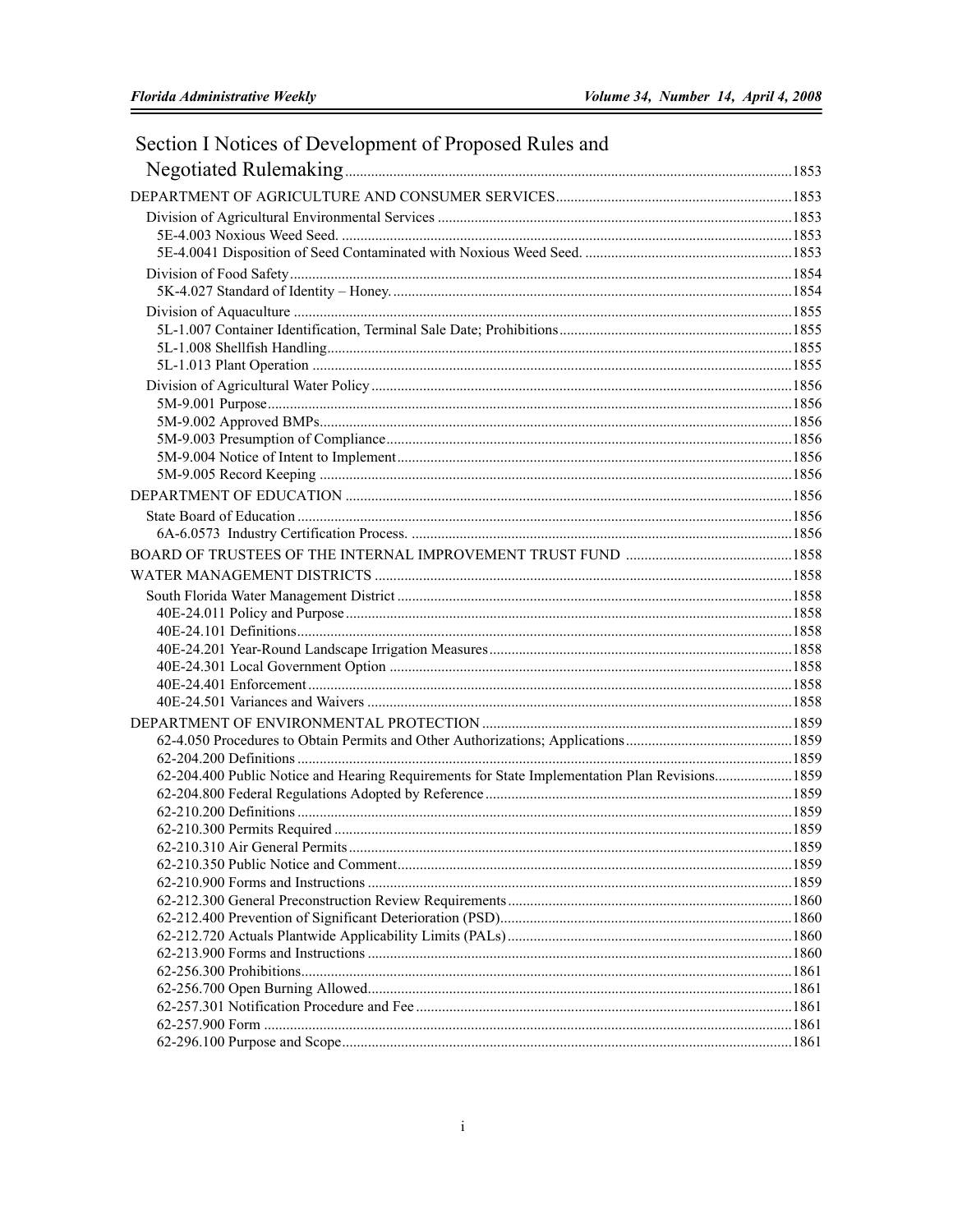| 64D-3.046 Immunization Requirements: Public and Nonpublic Schools, Grades Preschool,      |  |
|-------------------------------------------------------------------------------------------|--|
|                                                                                           |  |
|                                                                                           |  |
|                                                                                           |  |
|                                                                                           |  |
|                                                                                           |  |
|                                                                                           |  |
|                                                                                           |  |
|                                                                                           |  |
|                                                                                           |  |
|                                                                                           |  |
|                                                                                           |  |
|                                                                                           |  |
|                                                                                           |  |
|                                                                                           |  |
|                                                                                           |  |
|                                                                                           |  |
|                                                                                           |  |
|                                                                                           |  |
|                                                                                           |  |
|                                                                                           |  |
|                                                                                           |  |
|                                                                                           |  |
|                                                                                           |  |
|                                                                                           |  |
|                                                                                           |  |
| 5E-14.105 Contractual Agreements in Public's Interest - Control and Preventive            |  |
|                                                                                           |  |
|                                                                                           |  |
| 5E-14.112 Fumigation Requirements - Prefumigation Inspections, Evacuation, Warning        |  |
|                                                                                           |  |
|                                                                                           |  |
| 5E-14.117 Application for Examination for Pest Control Operator's Certificate and Special |  |
|                                                                                           |  |
|                                                                                           |  |
|                                                                                           |  |
|                                                                                           |  |
|                                                                                           |  |
|                                                                                           |  |
|                                                                                           |  |
|                                                                                           |  |
|                                                                                           |  |
|                                                                                           |  |
|                                                                                           |  |
|                                                                                           |  |
|                                                                                           |  |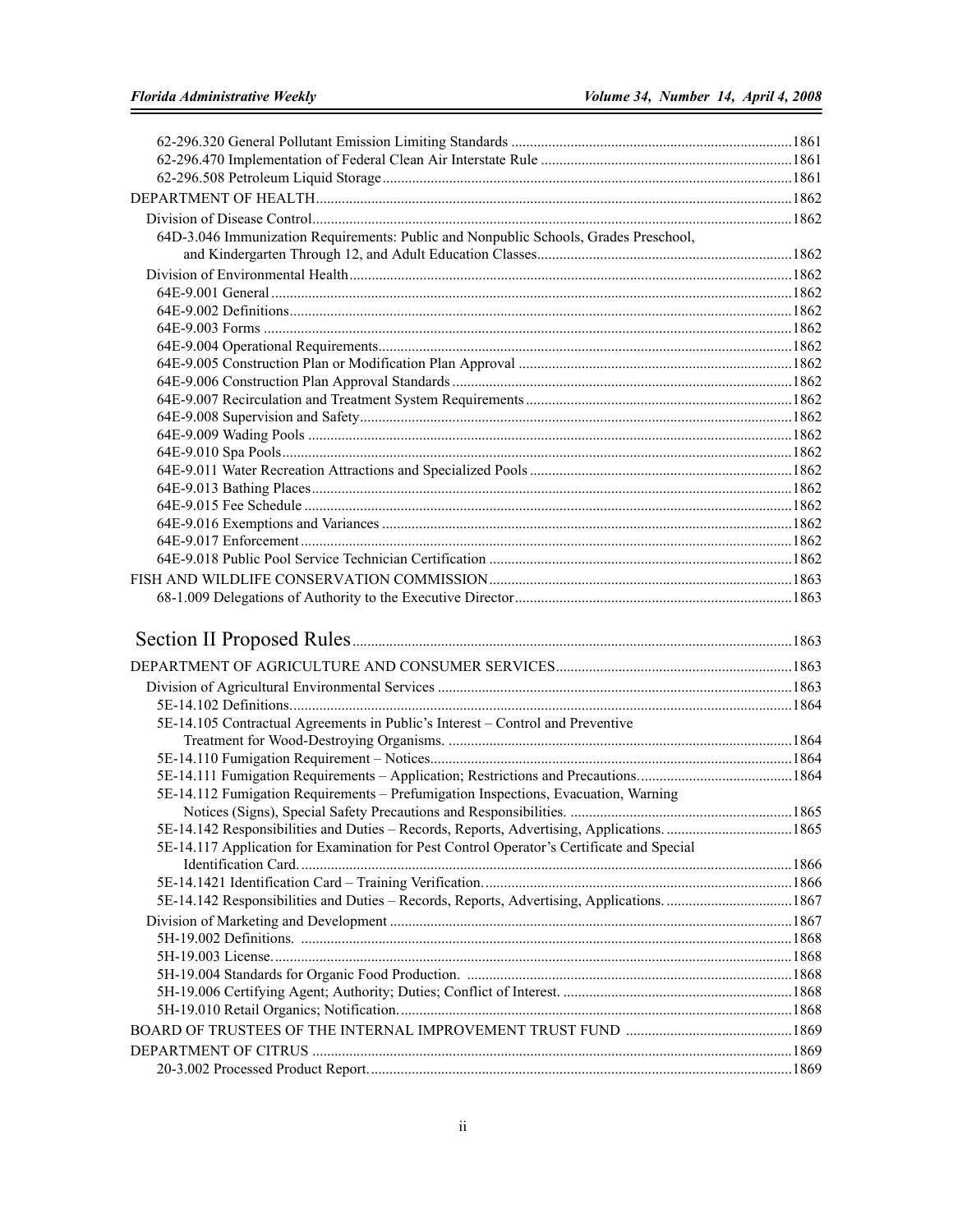| 25-30.565 Application for Approval of New or Revised Service Availability Policy or Charges1873 |  |
|-------------------------------------------------------------------------------------------------|--|
|                                                                                                 |  |
|                                                                                                 |  |
|                                                                                                 |  |
|                                                                                                 |  |
|                                                                                                 |  |
|                                                                                                 |  |
|                                                                                                 |  |
|                                                                                                 |  |
|                                                                                                 |  |
|                                                                                                 |  |
|                                                                                                 |  |
|                                                                                                 |  |
|                                                                                                 |  |
|                                                                                                 |  |
|                                                                                                 |  |
|                                                                                                 |  |
|                                                                                                 |  |
|                                                                                                 |  |
|                                                                                                 |  |
|                                                                                                 |  |
|                                                                                                 |  |
|                                                                                                 |  |
|                                                                                                 |  |
|                                                                                                 |  |
|                                                                                                 |  |
|                                                                                                 |  |
|                                                                                                 |  |
|                                                                                                 |  |
|                                                                                                 |  |
|                                                                                                 |  |
|                                                                                                 |  |
|                                                                                                 |  |
|                                                                                                 |  |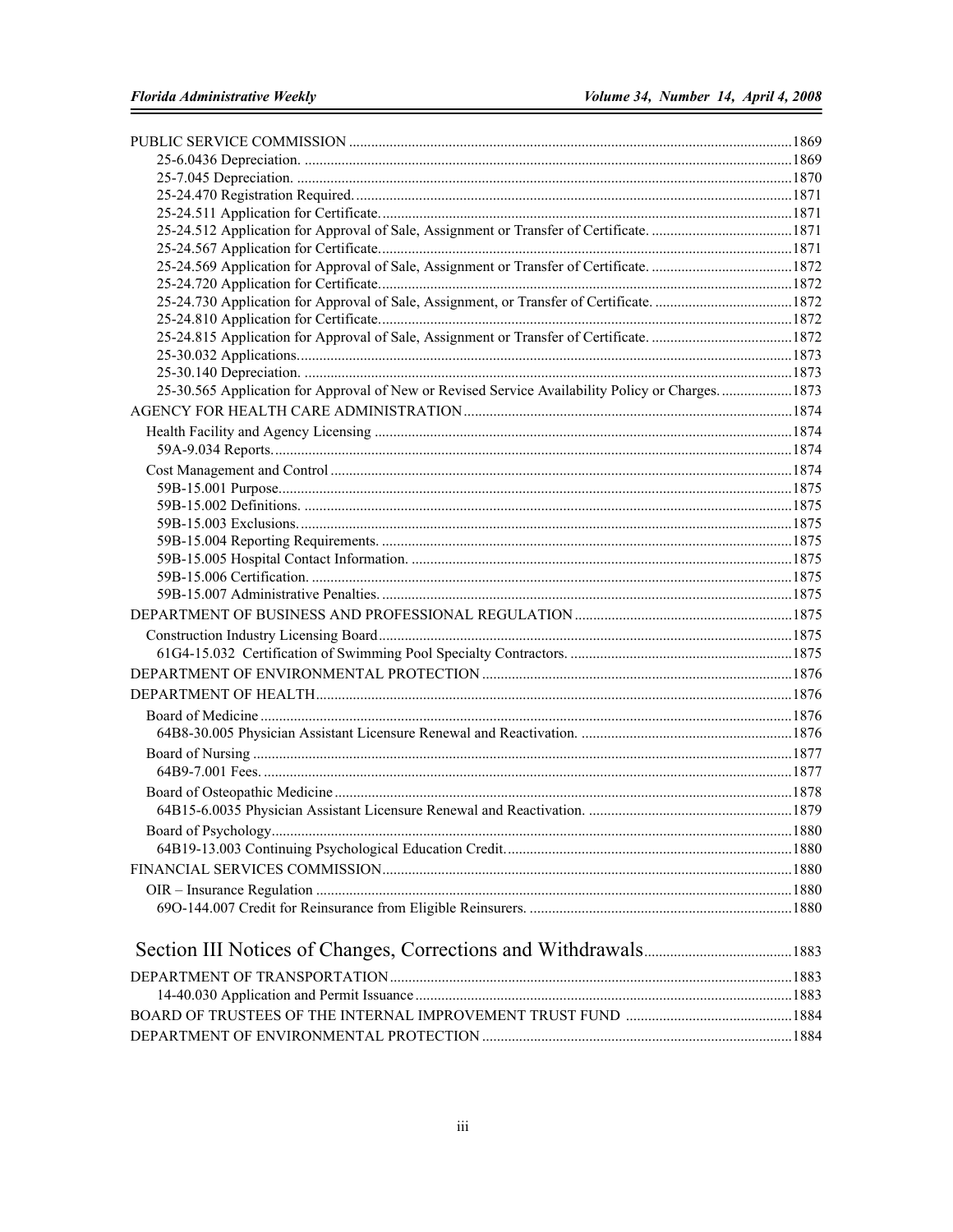| 69A-3.012 Standards of the National Fire Protection Association and Other Standards Adopted 1884                                                                        |  |
|-------------------------------------------------------------------------------------------------------------------------------------------------------------------------|--|
|                                                                                                                                                                         |  |
|                                                                                                                                                                         |  |
|                                                                                                                                                                         |  |
|                                                                                                                                                                         |  |
| 12DER08-07 Scope of Emergency Rules 12DER08-07 Through 12DER08-12; How to Obtain                                                                                        |  |
| Forms Adopted in Emergency Rules 12DER08-08, 12DER08-09, and 12DER08-11.  1885                                                                                          |  |
| 12DER08-08 Transfer of Assessment Limitation Difference; "Portability;" Sworn                                                                                           |  |
|                                                                                                                                                                         |  |
| 12DER08-10 Additional Homestead Exemption Pursuant to Section 196.031(1)(b), F.S.;                                                                                      |  |
|                                                                                                                                                                         |  |
| 12DER08-11 Submission of Compatible Electronic Format Computer Materials to the                                                                                         |  |
| Department; Superseding Rule 12D-8.013, F.A.C. (2007) and Forms DR-590 and DR-592.  1889<br>12DER08-12 Assessment Increase Limitation Applicability Contained in SB 4D; |  |
| Application Required by Section 193.1556, F.S., is Not Required Until March 1, 20091889                                                                                 |  |
|                                                                                                                                                                         |  |
|                                                                                                                                                                         |  |
|                                                                                                                                                                         |  |
|                                                                                                                                                                         |  |
|                                                                                                                                                                         |  |
|                                                                                                                                                                         |  |
|                                                                                                                                                                         |  |
|                                                                                                                                                                         |  |
|                                                                                                                                                                         |  |
|                                                                                                                                                                         |  |
|                                                                                                                                                                         |  |
|                                                                                                                                                                         |  |
|                                                                                                                                                                         |  |
|                                                                                                                                                                         |  |
|                                                                                                                                                                         |  |
|                                                                                                                                                                         |  |
|                                                                                                                                                                         |  |
|                                                                                                                                                                         |  |
|                                                                                                                                                                         |  |
|                                                                                                                                                                         |  |
|                                                                                                                                                                         |  |
|                                                                                                                                                                         |  |
|                                                                                                                                                                         |  |
|                                                                                                                                                                         |  |
|                                                                                                                                                                         |  |
|                                                                                                                                                                         |  |
|                                                                                                                                                                         |  |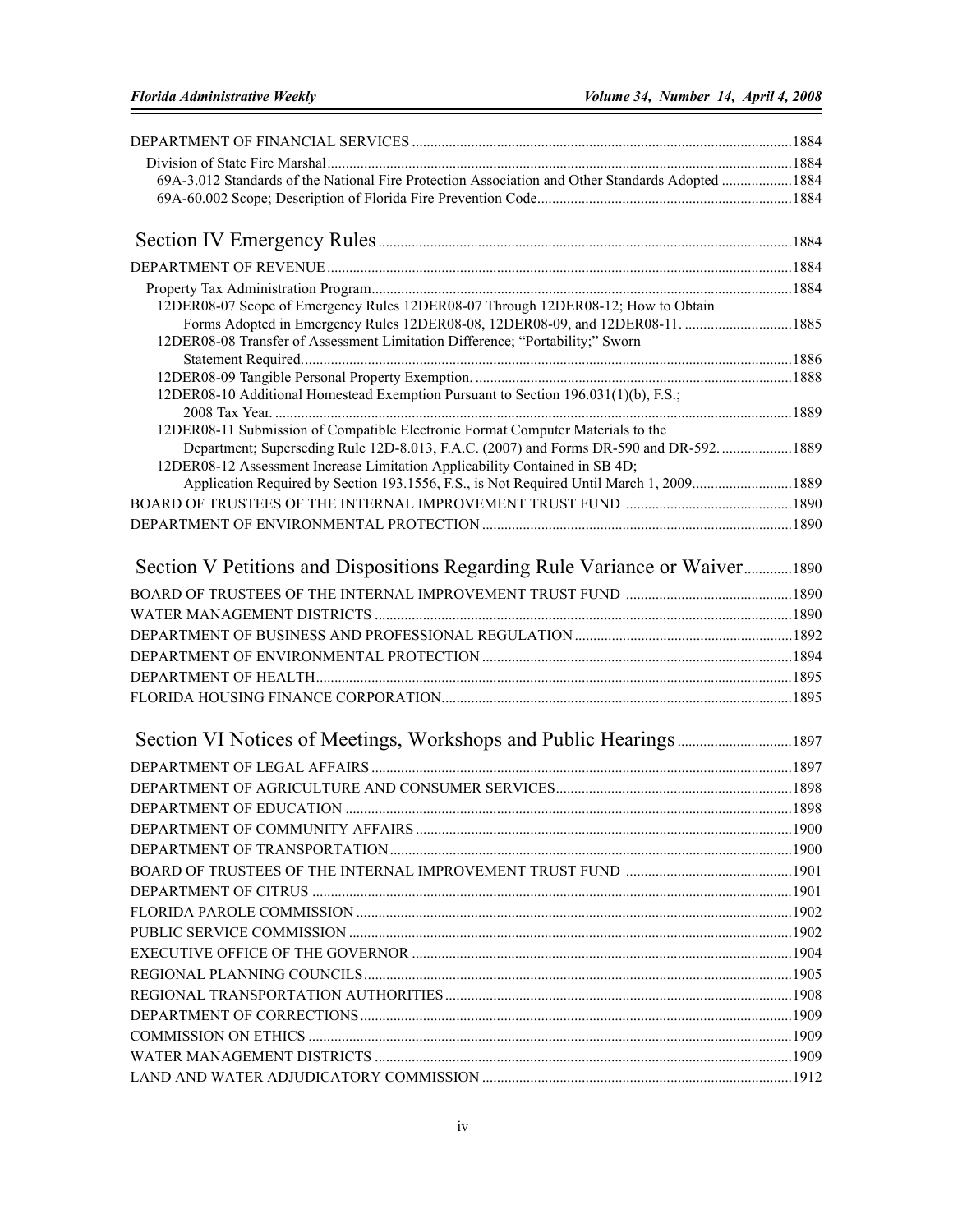| TRANSPORTATION AND EXPRESSWAY AUTHORITY MEMBERSHIP OF                     |  |
|---------------------------------------------------------------------------|--|
|                                                                           |  |
| Section VII Notices of Petitions and Dispositions Regarding               |  |
|                                                                           |  |
|                                                                           |  |
|                                                                           |  |
|                                                                           |  |
|                                                                           |  |
|                                                                           |  |
|                                                                           |  |
| Section VIII Notices of Petitions and Dispositions Regarding the          |  |
|                                                                           |  |
|                                                                           |  |
| Section IX Notices of Petitions and Dispositions Regarding Non-rule       |  |
|                                                                           |  |
|                                                                           |  |
| Section X Announcements and Objection Reports of the Joint Administrative |  |
|                                                                           |  |
|                                                                           |  |
|                                                                           |  |
|                                                                           |  |
|                                                                           |  |
|                                                                           |  |
|                                                                           |  |
|                                                                           |  |